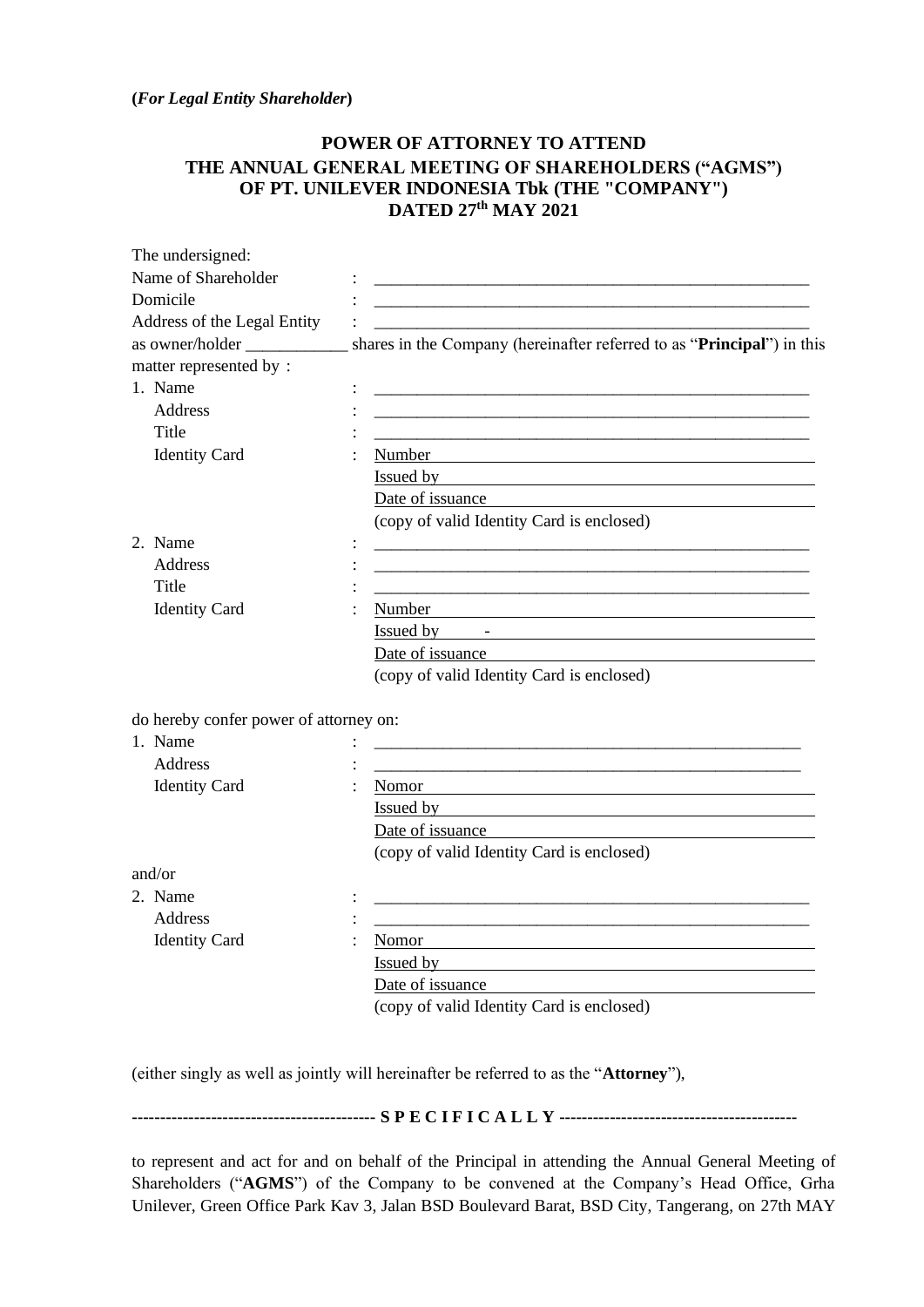2021 or any adjournment thereof and participating in the discussions at the AGMS, casting the votes which the Principal as shareholder of the Company shall be entitled to cast at such AGMS, in accordance with the voting instructions set forth as follows:

|    |        | <b>AGMS AGENDA</b>                                                                                                                                                                                                                                                     | <b>VOTING INSTRUCTION</b> |                |                |
|----|--------|------------------------------------------------------------------------------------------------------------------------------------------------------------------------------------------------------------------------------------------------------------------------|---------------------------|----------------|----------------|
|    |        |                                                                                                                                                                                                                                                                        | Agree                     | <b>Against</b> | <b>Abstain</b> |
|    | Agenda |                                                                                                                                                                                                                                                                        |                           |                |                |
| 1. |        | Ratification on the Financial Statements of the<br>Company and Approval on the Annual Report of<br>the Company including the report on the<br>supervisory duties of the Board of Commissioners<br>of the Company for the accounting year ended on<br>31 December 2020. |                           |                |                |
| 2. |        | Determination of the appropriation of the profit of<br>the Company for the accounting year ended on 31<br>December 2020.                                                                                                                                               |                           |                |                |
| 3. |        | Approval of the Designation of a Public<br>Accountant and/or Public Accounting Office to<br>audit the books of the Company for the<br>accounting year ending on 31 December 2021 and<br>determination of the honorarium, and other terms<br>of their designation.      |                           |                |                |
| 4  | a      | Confirmation of the expiration of the term of<br>office of members of the Board of Commissioners<br>of the Company, including appointment and re-<br>appointment of members of the Board of<br>Commissioner of the Company.                                            |                           |                |                |
|    |        | To appoint Mrs. Alissa Wahid as new<br>a. 1<br>Independent Commissioners<br>of<br>the<br>Company                                                                                                                                                                       |                           |                |                |
|    |        | a.2<br>To appoint Mr. Fauzi Ichsan<br>as<br>new<br>Independent Commissioners<br>of<br>the<br>Company                                                                                                                                                                   |                           |                |                |
|    |        | To re-appoint Mr. Hemant Bakshi as<br>a.3<br>President Commissioners of the Company                                                                                                                                                                                    |                           |                |                |
|    |        | To re-appoint Mr. Alexander Rusli as<br>a.4<br>Independent Commissioners<br>of<br>the<br>Company                                                                                                                                                                       |                           |                |                |
|    |        | To re-appoint Mrs. Debora Herawati Sadrach<br>a.5<br>as Independent Commissioners of the<br>Company                                                                                                                                                                    |                           |                |                |
|    |        | To re-appoint Mr. Ignasius<br>Jonan<br>as<br>a.6<br>Independent Commissioners<br>of<br>the<br>Company                                                                                                                                                                  |                           |                |                |
|    | b      | Determination of remuneration of the members of<br>the Board of Directors and the Board of<br>Commissioners of the Company<br>for<br>the<br>accounting year ended on 31 December 2021                                                                                  |                           |                |                |

This power of attorney has been conferred on the Attorney under the following conditions: